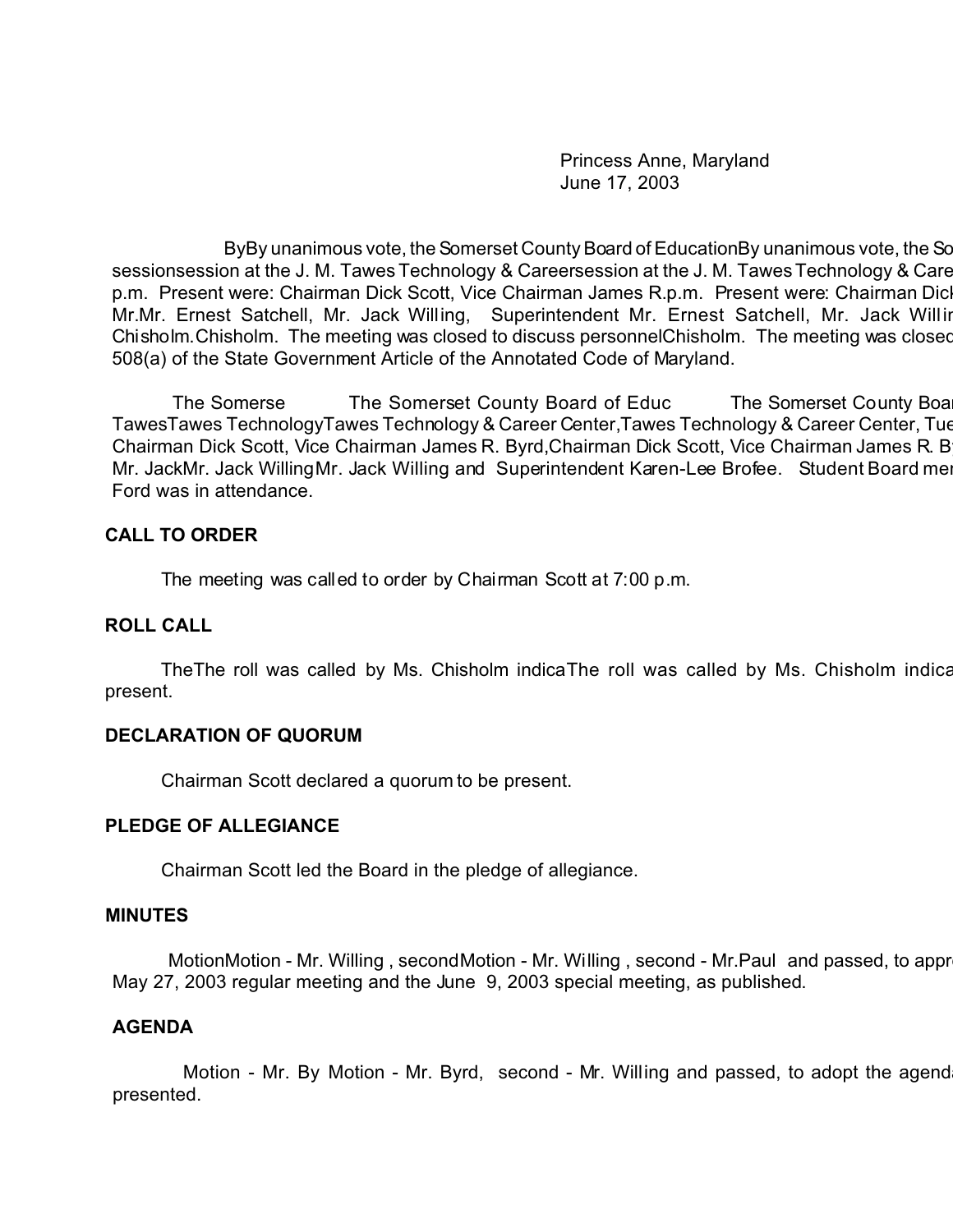Board Meeting - June 17, 2003 Page

## **PUBLIC PARTICIPATION**

No opinions were voiced during public participation.

## **RECOGNITION OF STUDENT BOARD MEMBERS**

ChairmanChairman Scott presented student board member, Katie FordChairman Scott prese GroskyGrosky, Grosky, representing her daughter Sara Grosky, with citations from the governoGi recognitionrecognition ofrecognition of their year of service to the Somerset County Board recognition of expressedexpressed appreciation to the Board for the opportunity to serve as a student memberexpress WashingtonWashington High SWashington High SchoolWashington High School. Superintend expressingexpressing appreciationexpressing appreciation for allowing her to serve as student repres High School.

### **STUDENT BOARD MEMBER REPORT**

KatieKatie Ford reported onKatie Ford reported on activitiesKatie Ford reported on activities in h introducedintroduced and welcomed incoming student board members, Leaintroduced and welcomed High School and Kyle Ward, Crisfield High School.

### **EXTERNAL DIPLOMA GRADUATE**

TeresaTeresa West, External Diploma Coordinator provided an update on Teresa West, Exte DiplomaDiploma Program and recognition was given to External Diploma GraduaDiploma Progra Burnette and Dana Marshall.

### **OLD BUSINESS**

### **POLICY 600-31- CELLULAR PHONES**

UponUpon recommendation of the Superintendent, It was Upon recommendation of the Superint by Mr. Byrd and passed, to approve Policy 600-31, Cellular Phones.

### **POLICY 600-38 - CORPORAL PUNISHMENT**

UponUpon recommendation of the Superintendent, it was moved by Upon recommendation seconded by Mr. Willing and passed, to approve Policy 600-38, Corporal Punishment.

### **FACILITIES MASTER PLAN**

UponUpon recommendation of the Superintendent, it was moved bUpon recommendation of the Superintendent, it was moved by Mr. Paul, and the Superintendent, it was moved by Mr. Paul, and Mr. Paul, it was moved by Mr. Paul, an secondedseconded by Mr. Willing and passed, to approve the Facilities Master Plan as presented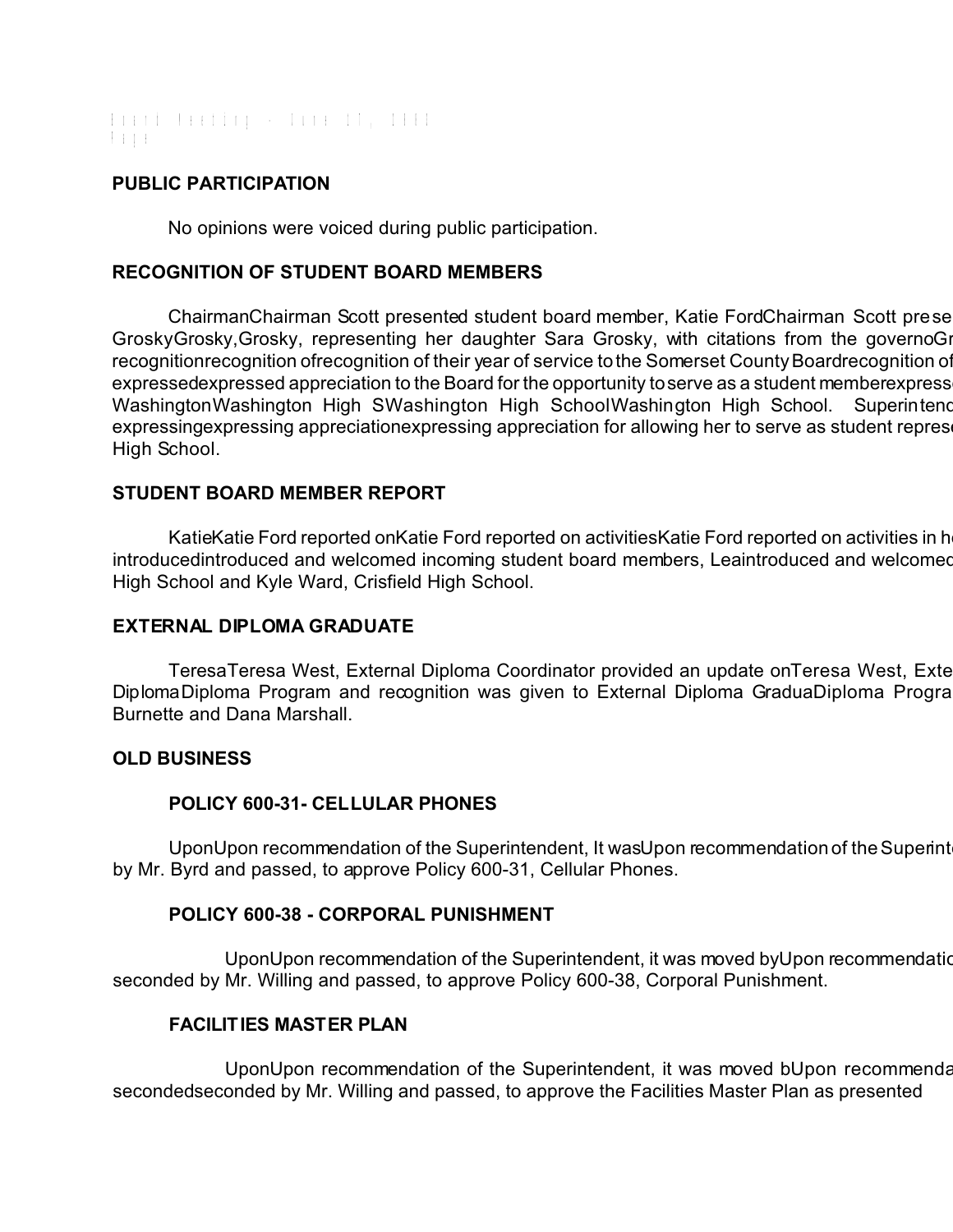Board Meeting - June 17, 2003 Page by Mr. Daugherty.

# **MEDIA HANDBOOK**

UponUpon recommendationUpon recommendation of theUpon recommendation of the Su secondedseconded by Mr. Paul and passed, to approve the seconded by Mr. Paul and passed, to appro Smoker.

# **SPECIAL EDUCATION STAFFING PLAN**

UponUpon recommendation of theUpon recommendation of the Superintendent, it was i secondedseconded by Mr. Satchell and passed, toseconded by Mr. Satchell and passed, to approve the submitted by Ms. Reich.

# **NEW BUSINESS**

# **STUDENT LOVING ARM S PROGRAM**

Jonathan Gerity, a student at Washington High SchoolJonathan Gerity, a student at Wa regarding the Student Loving Arms Program -- Students Helping Students. .

# **PERSONNEL**

UponUpon recommendationUpon recommendation of the Superintendent, it was Upon re secondedseconded by Mr.Paul and passed, toseconded by Mr.Paul and passed, to approve the follow Lt. Col. David H. Sanchez; resignation: Kelly McLaughlin; retirement: Eugene Borden.

# **TRANSPORTATION**

UponUpon recommendatioUpon recommendation of theUpon recommendation of the secondedseconded by Mr. Willingseconded by Mr. Willing and seconded by Mr. Willing and passed to Tammy Maddox and William Long.

UponUpon recommendation of the Superintendent, it was Upon recommendation of the secondedseconded byseconded by Mr. Satchell andseconded by Mr. Satchell and passed, to approve to purchase a used bus to be used for training purposes not to exceed \$5,000.

# **MGT REPORT FOLLOW-UP SCHEDULE**

Mr. Cain provided Mr. Cain provided a schedule of Mr. Cain provided a schedu listening

to citizen concerns regarding the MGT Audit Report.

# **BUDGET REVISIONS**